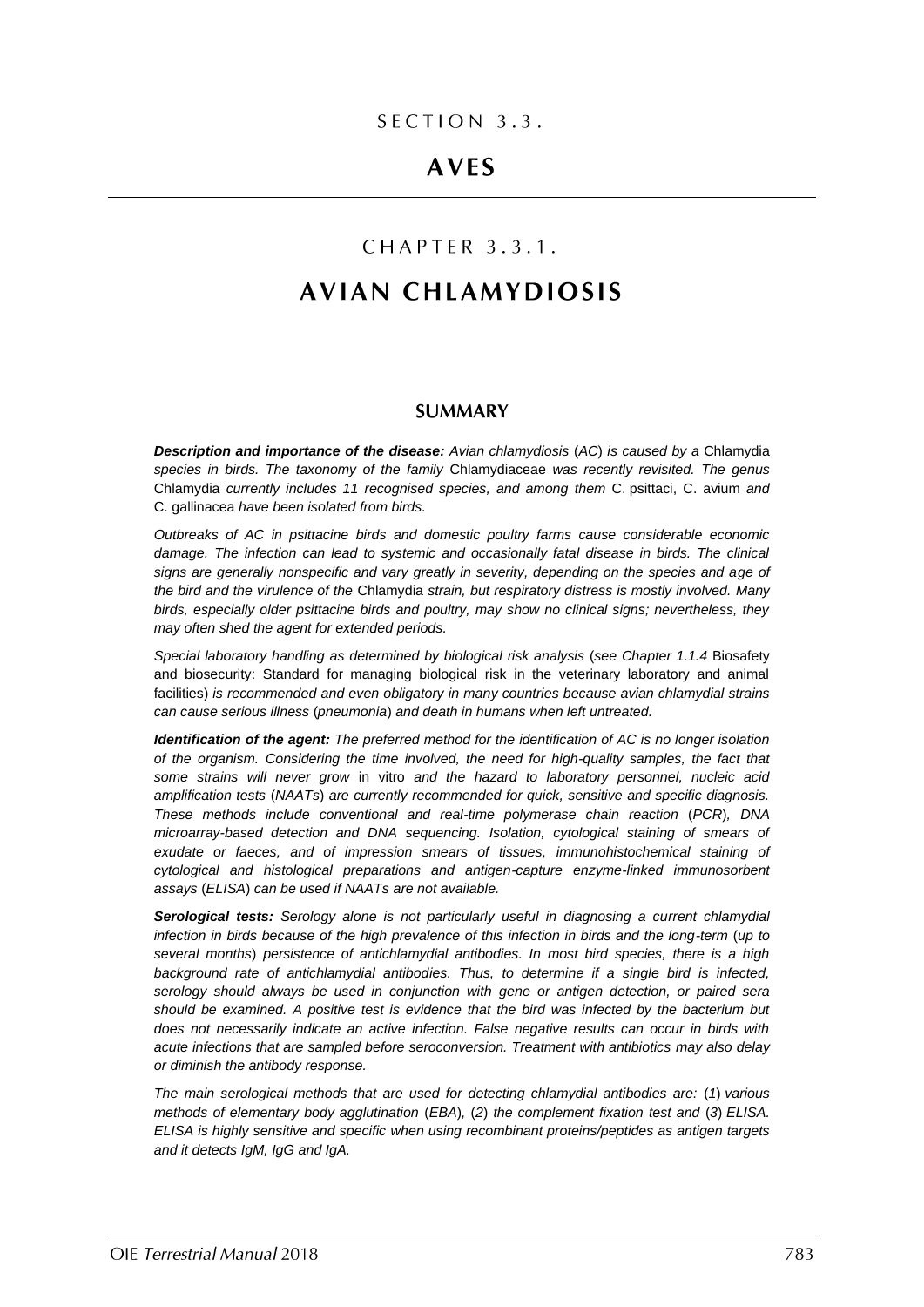*Requirements for vaccines: There are no commercial vaccines available for chlamydiosis control in poultry.*

## A. INTRODUCTION

Avian chlamydiosis (AC) is caused by infection with a *Chlamydia* species in birds. In 2015, the taxonomy of the family *Chlamydiaceae* was revisited by Sachse *et al*. (Sachse *et al*., 2015). The genus *Chlamydia* currently includes 11 recognised species, namely *C. abortus* (sheep, goats, cattle), *C. caviae* (guinea-pigs), *C. felis* (cats), *C. muridarum* (mouse, hamster), *C. psittaci* (birds and others), *C. pecorum* (sheep, cattle), *C. pneumonia* (human and others), *C. suis* (swine), *C. trachomatis* (human) and two recently established species isolated from birds, *C. avium* and *C. gallinacea* (Sachse *et al.,* 2014). While most of these organisms are highly host specific, *C. pneumonia* and *C. psittaci* have a broader host range. The latter has been reported to occur not only in birds and humans, but also in cattle, sheep, swine, horses and other animals.

Until very recently, *C. psittaci* was considered to be the sole causative agent of the disease in birds. Originally called psittacosis, the term ornithosis was introduced later to differentiate the disease in domestic and wild fowl from the disease in psittacine birds. The two syndromes are currently considered to be the same (Andersen & Vanrompay, 2008). Their earlier separation was based on the assumption that in humans, ornithosis was a milder disease than psittacosis. However, it should be noted that the disease in humans contracted from turkeys and ducks is often as severe as that contracted from psittacine birds.

Infection of birds with *C. psittaci* is common all over the world and has been found in about 465 avian species (Kaleta & Taday, 2003). Outbreaks of AC in psittacine birds and domestic poultry farms cause considerable economic damage. The infection can lead to systemic and occasionally fatal disease in birds. The clinical signs are generally nonspecific and vary greatly in severity, depending on the species and age of the bird and the chlamydia strain. AC can produce lethargy, hyperthermia, abnormal excretions, nasal and eye discharges, and reduced egg production. Mortality rates will vary greatly. In pet birds, the most frequent clinical signs are conjunctivitis, anorexia and weight loss, diarrhoea, yellowish droppings, sinusitis, biliverdinuria, nasal discharge, sneezing, lachrymation and respiratory distress. Many birds, especially older psittacine birds and poultry, may show no clinical signs; nevertheless, they may often shed the agent for extended periods. Necropsy of affected birds will often reveal multifocal hepatic necrosis, spleen and liver enlargement, fibrinous airsacculitis, pericarditis and peritonitis (Andersen & Vanrompay, 2008; Vanrompay*,* 2013). Histological lesions are suggestive of infection but are non-pathognomonic unless there are identifiable chlamydiae present.

Until recently, nine different genotypes based on the *omp*A gene coding for the major outer membrane protein (MOMP) were distinguished within *C. psittaci* strains. Seven of these genotypes are thought to occur predominantly in a particular order or class of Aves and two in non-avian hosts, i.e. genotype A in psittacine birds, B in pigeons, C in ducks and geese, D in turkeys, E in pigeons, ducks and others, E/B in ducks, turkeys and pigeons, F in parakeets, WC in cattle, and M56 in rodents. Most of the avian genotypes have also been identified sporadically in isolates from cases of zoonotic transmission to humans, particularly A, B and E/B (Heddema *et al.,* 2006; Vanrompay *et al.,* 2007). Meanwhile, subgroups for three of the more heterogeneous genotypes have been introduced, i.e. A-VS1, A-6BC, A-8455, EB-E30, EB-859, EB-KKCP, D-NJ1, D-9N, and provisional genotypes to cover the strains that were previously non-typable have been suggested (Sachse *et al.,* 2008).

Antibiotics are the only current means of control. *Chlamydia psittaci* is susceptible to a number of antibiotics: the drug of choice varies from country to country. Chlortetracycline, doxycycline, and other tetracyclines are the most commonly used. Treatment needs to be maintained for extended periods of time. For pet birds, 45 days is often recommended (Vanrompay, 2013).

Evidence suggests that other chlamydial species, such as *C. abortus*, *C. pecorum*, *C. trachomatis*, *C. suis* and *C. muridarum* can also be harboured by birds (Guo *et al*., 2016; Pantchev *et al*., 2009), as well as by the avian species *C. avium* and *C. gallinacea* described by Sachse *et al*., in 2014. Their epidemiological importance is still unclear, however *C. avium* and *C. gallinacea* appear to be quite widespread in pigeons and psittacines or poultry birds, respectively. The pathogenicity of these two newly introduced species has yet to be systematically investigated. In surveys reported to date, no clinical signs have been observed in chickens carrying *C. gallinacea* (Guo *et al*., 2016; Laroucau *et al*., 2009), nor in most of the *C. avium* carriers among pigeons. However, it seems likely from currently available data that *C. avium* is able to cause respiratory disease in parrots and pigeons (Sachse *et al*., 2014). It is now recommended to do a differential diagnosis and use diagnostic methods that are capable of differentiating between *C. psittaci* and the other species that can be hosted by birds*.* To date only molecular methods can make this distinction.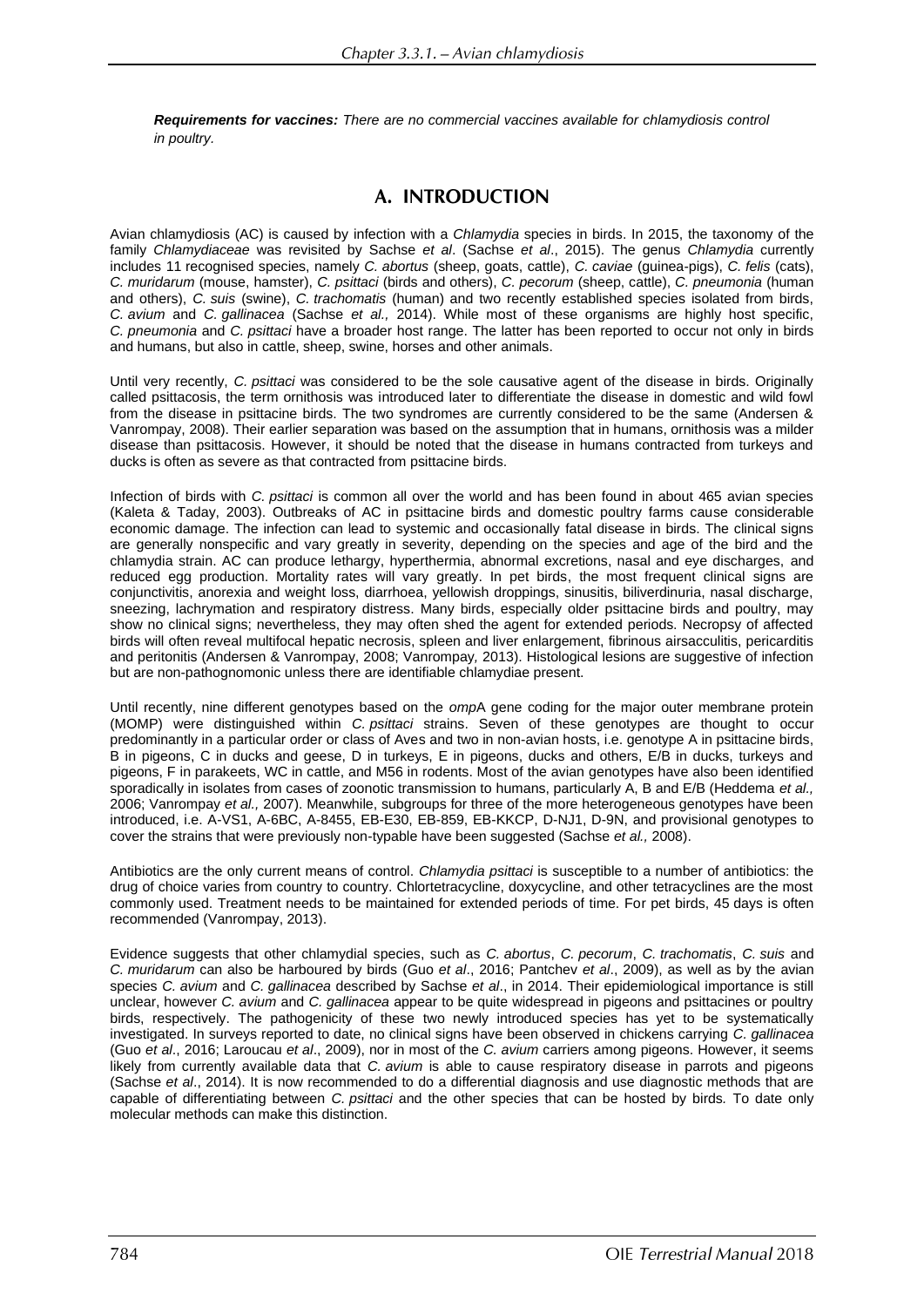#### 1. **Zoonotic risk and biosafety requirements**

The strains of avian chlamydiae can infect humans and should be handled with appropriate biosafety and containment procedures (see Chapter 1.1.4 *Biosafety and biosecurity: Standard for managing biological risk in the veterinary laboratory and animal facilities*). Risk assessment and management are essential when performing diagnosis of AC. Adequate information, communication, and health surveillance by an occupational physician are recommended.

Most infections occur through inhalation of infectious aerosols. While the disease from psittacine birds is best known, the infection in poultry is of particular concern as transmission to humans is common during handling and slaughter of the birds (Dickx *et al.,* 2010; Lagae *et al*., 2014). Post-mortem examinations of infected birds and handling of cultures should be done in certified Class II laminar flow hoods whenever possible or with proper protective equipment. Appropriate zoonotic agent decontamination procedures should be followed because human infection can result from transient exposures. The incubation period is usually 5–14 days; however, longer incubation periods are known. Human infections vary from inapparent to severe systemic disease with interstitial pneumonia and encephalitis. The disease is rarely fatal in properly treated patients; therefore, awareness of the danger and early diagnosis are important. Infected humans typically develop headache, chills, malaise and myalgia, with or without signs of respiratory involvement. Pulmonary involvement is common. Auscultatory findings, however, may appear to be normal or to underestimate the extent of involvement. Diagnosis can be difficult and in the past was usually established through testing paired sera for antibodies to chlamydia by the complement fixation test (CFT). However, some patients remain seronegative though hospitalised with psittacosis; serology is therefore being replaced by nucleic acid amplification tests (NAATs), which also allow the bird source to be traced. In humans, tetracycline, doxycycline, or azithromycin are usually the drugs of choice unless contraindicated. The length of treatment will vary with the drug, but should be continued for at least 14 days for tetracycline.

# **B. DIAGNOSTIC TECHNIQUES**

|                                                               | <b>Purpose</b>                             |                                                                     |                                          |                                      |                                              |                                                                               |
|---------------------------------------------------------------|--------------------------------------------|---------------------------------------------------------------------|------------------------------------------|--------------------------------------|----------------------------------------------|-------------------------------------------------------------------------------|
| <b>Method</b>                                                 | Population<br>freedom<br>from<br>infection | Individual animal<br>freedom from<br>infection prior to<br>movement | Contribute to<br>eradication<br>policies | Confirmation<br>of clinical<br>cases | Prevalence<br>of infection -<br>surveillance | Immune status in<br>individual animals or<br>populations post-<br>vaccination |
| Identification of the agent                                   |                                            |                                                                     |                                          |                                      |                                              |                                                                               |
| Conventional<br><b>PCR</b>                                    |                                            |                                                                     |                                          | $^{++}$                              | $\ddot{}$                                    |                                                                               |
| <b>Real-time</b><br><b>PCR</b>                                |                                            |                                                                     |                                          | $^{+++}$                             | $^{++}$                                      |                                                                               |
| <b>DNA</b><br>microarray                                      |                                            |                                                                     |                                          | $^{++}$                              | $\ddot{}$                                    |                                                                               |
| Cytological<br>staining                                       |                                            |                                                                     |                                          | $+$                                  |                                              |                                                                               |
| <b>Isolation</b> in<br>cell culture or<br>embryonated<br>eggs |                                            |                                                                     |                                          | $++$                                 | $\ddot{}$                                    |                                                                               |
| <b>IHC</b> on fixed<br>tissue                                 |                                            |                                                                     |                                          | $^{++}$                              |                                              |                                                                               |
| Detection of immune response                                  |                                            |                                                                     |                                          |                                      |                                              |                                                                               |
| <b>CFT</b>                                                    | $\ddot{}$                                  | $\ddot{}$                                                           |                                          | $+$                                  | $+$                                          |                                                                               |
| <b>ELISA</b>                                                  | $^{++}$                                    | $\ddot{}$                                                           |                                          | $+$                                  | $^{++}$                                      |                                                                               |

Table 1. Test methods available for the diagnosis of avian chlamydiosis and their purpose

Key: +++ = recommended for this purpose; ++ recommended but has limitations;

 $+$  = suitable in very limited circumstances;  $-$  = not appropriate for this purpose.

 $PCR = polymerase chain reaction$ ;  $IHC = immunohistochemistry$ ;  $CFT = complement fixation test$ ;

ELISA = enzyme-linked immunosorbent assay.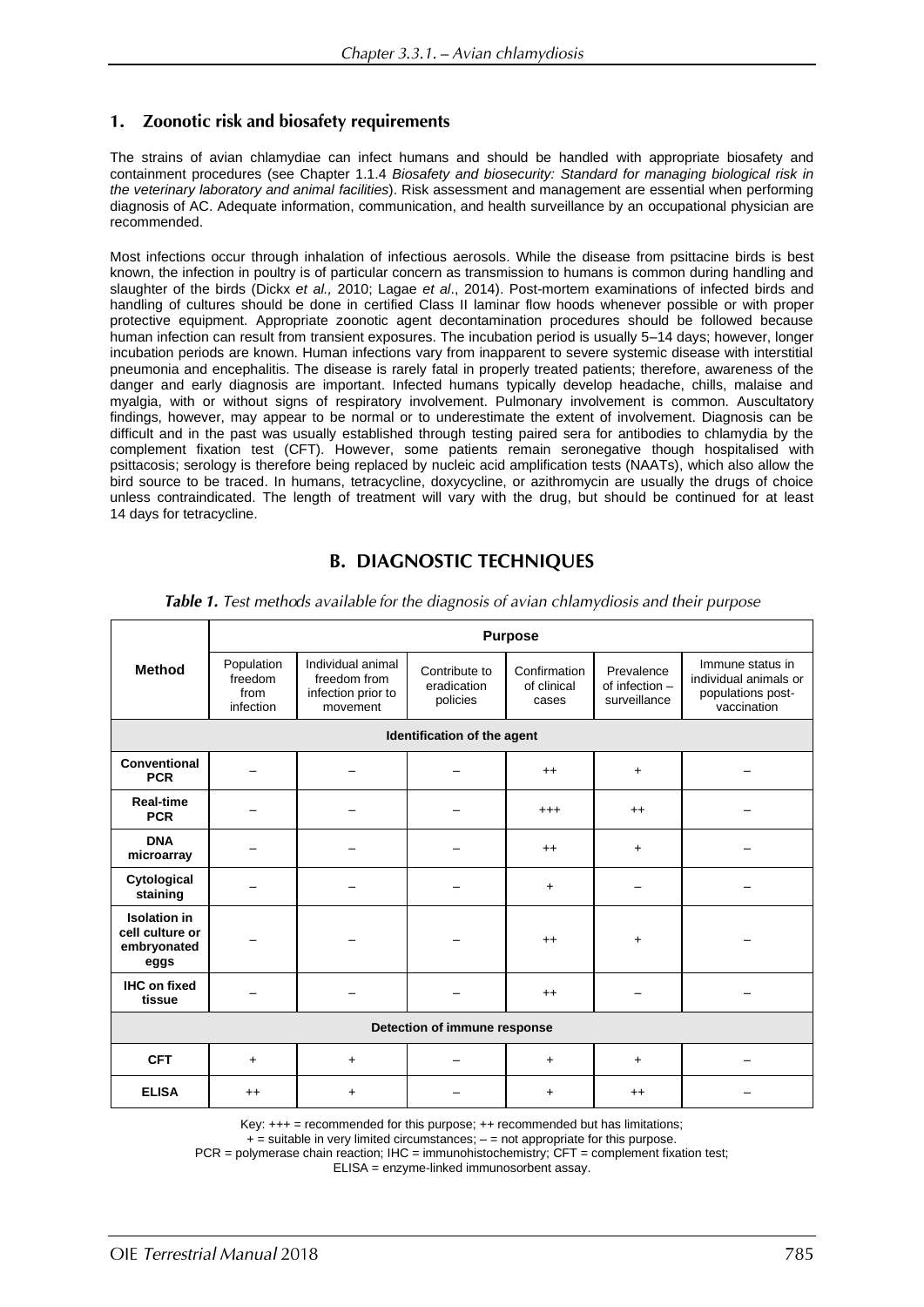#### 1. Identification of the agent

The preferred method for the identification of AC is no longer isolation of the organism. Considering the time involved, the need for high-quality samples, the fact that some strains will never grow *in vitro* and the hazard to laboratory personnel, NAATs are currently recommended for quick, sensitive and specific diagnosis. These include conventional and real-time polymerase chain reaction (PCR), DNA microarray-based detection and DNA sequencing. Isolation, cytological staining of smears of exudate or faeces, and of impression smears of tissues, immunohistochemical staining of cytological and histological preparations and antigen-capture enzyme-linked immunosorbent assays (ELISA) can be used if NAATs are not available.

The samples to be collected will depend on the disease signs in evidence. Specimens from acute cases should include inflammatory or fibrinous exudate in or around organs that display lesions, ocular and nasal exudates, impression smears of liver, whole blood and tissue samples from kidney, lung, pericardium, spleen, and liver. In cases with diarrhoea, colon contents or excrement should be used. In live birds, the preferred samples are pharyngeal and nasal swabs. Intestinal excrement, cloacal swabs, conjunctival scrapings, and peritoneal exudate can also be taken.

#### 1.1. Molecular methods – detection of nucleic acids

*Chlamydia psittaci* can be identified and sub-typed using: (1) species-specific conventional PCR; (2) real-time PCR (reviewed in Sachse *et al.,* 2009); (3) *omp*A-sequencing (Sachse *et al*., 2008); (4) multi-locus sequence typing (MLST) (Pannekoek *et al*., 2010); and (5) DNA microarray (Sachse *et al.,* 2005, 2008).

As mentioned above, *C. psittaci* is not the only chlamydial agent encountered in birds. The new chlamydial agents described by Sachse *et al.* in 2014 have to be taken into consideration when a given avian sample is positive in a general chlamydial test, e.g. *Chlamydiaceae*-specific PCR or immunohistochemistry, but negative in a species-specific test for *C. psittaci*. In such a case, partial or complete sequencing of the *omp*A gene and the rRNA operon or alternative species-specific PCR assays will reveal the identity of the strain. The occurrence of *Chlamydia* strains that are phylogenetically in between *C. psittaci and C. abortus* has also been described (Van Loock *et al*., 2003; Pannekoek *et al*., 2010), and should likewise be considered as a possible differential diagnosis.

Reagents designed to stabilise the DNA should be considered when a delay in processing the sample is anticipated (DeGraves *et al.,* 2003). DNA samples can be prepared using inexpensive reagents or commercially available kits.

#### 1.1.1. Conventional polymerase chain reaction

PCR techniques have been replacing isolation for the detection of chlamydiae from animal tissue. Infection risks to laboratory staff are avoided by inactivation of the sample prior to testing. The sensitivity of conventional PCR assays will usually exceed that of isolation. Current conventional PCR tests for detection of *C. psittaci* target the 16S–23S rRNA or the *omp*A gene (reviewed in Sachse *et al.,* 2009). Sensitivity and specificity vary on sample preparation and PCR test, but are considered inferior when compared with quantitative real-time PCR assays. Sensitivity is increased by targeting a relatively short DNA segment or using a nested procedure. However, there is the risk of contamination if extreme care is not taken when manipulating the reactions (see Chapter 1.1.6 *Principles and methods of validation of diagnostic assays for infectious diseases*).

#### 1.1.2. Real-time PCR

Real-time PCR has become the preferred method in diagnostic laboratories for its rapidity, high throughput, potential for quantification and ease of standardisation (Sachse *et al.,* 2009). This technology requires a fluorescent-labelled probe and special equipment, which increases costs. Its sensitivity can be equivalent to that of the nested system, but contamination problems and labour are reduced as it is based on one reaction in a closed system.

A hierarchical approach is recommended for the detection and identification of *C. psittaci* DNA. Such an approach includes a *Chlamydiaceae*-specific screening PCR based on the sequences of 23S-rRNA in positive cases (DeGraves *et al.,* 2003; Ehricht *et al.,* 2006; Everett *et al.,* 1999), followed by a *C. psittaci*-specific PCR assay based on sequences of the outer membrane protein (ompA) (Pantchev *et al.,* 2009) or of the incA gene (Ménard *et al.,* 2006). Minor groove binding (MGB) probes are used to rule out cross-reactions with *C. abortus*.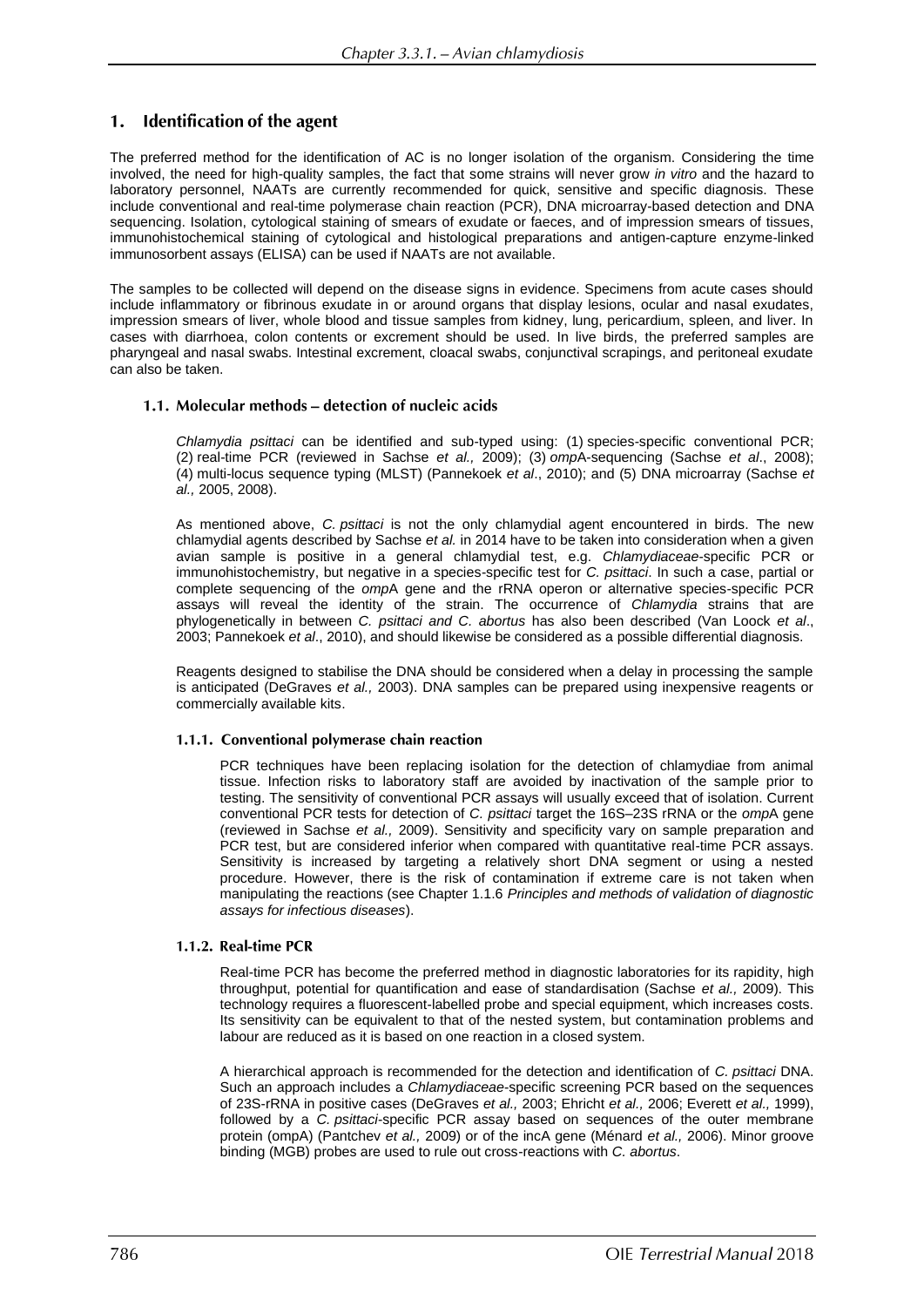The protocol of the *omp*A-based *C. psittaci*-specific assay (Pantchev *et al*., 2009) is given in more detail below. The assay is conducted as a duplex amplification that includes an internal amplification control (IAC). A detection limit of 2 inclusion-forming units per reaction mix was determined.

- i) The *C. psittaci*-specific oligonucleotides are primers CppsOMP1-F (5'-CAC-TAT-GTG-GGA-AGG-TGC-TTC-A-3') and CppsOMP1-R (5'-CTG-CGC-GGA-TGC-TAA-TGG-3'), as well as MGB® probe CppsOMP1-S (FAM-CGC-TAC-TTG-GTG-TGA-C-TAMRA). The IAC system includes primers EGFP1-F (GAC-CAC-TAC-CAG-CAG-AAC-AC) and EGFP10-R (CTT-GTA-CAG-CTC-GTC-CAT-GC), as well as TaqMan probe EGFP-HEX (HEX-AGC-ACC-CAG-TCC-GCC-CTG-AGC-A-BHQ1). Plasmid IC2 (available commercially) serves as the IAC template.
- ii) The amplification is conducted in 96-well microtitre plates on an Mx3000P thermocycler or comparable equipment. Each 25-µl reaction contains 12.5 µl of  $2 \times$  universal real-time PCR Master Mix. The final concentration is 0.8 µM for each *C. psittaci* primer, 0.4 µM for each IAC primer, and 0.2 µM for each probe.
- iii) IAC template DNA (500 copies) is added to each reaction before the final volume is made up with water.
- iv) The following cycling parameters are used: initial heating cycle at 95°C for 10 minutes (single denaturation step), 45 cycles of 95°C for 15 seconds and 60°C for 1 minute (annealing and extension).
- $v$ ) The cycle threshold value (Ct = Cq quantification cycle) automatically calculated by the software should be used. Cq values of 35 or lower are considered as positive. Cq values higher than 35 should be treated with caution as they may represent cross-reaction with related microorganisms. In such cases, the samples should be re-examined, preferentially by alternative tests using different genomic targets (Ménard *et al*., 2006; Opota *et al.,* 2015). Samples can also be re-tested in the real-time PCR. In this case, only repeatedly positive samples are judged as true positive.

Other *omp*A-based real-time PCR protocols were developed to differentiate between genotypes of *C. psittaci* (Geens *et al.* 2005, Heddema *et al.*, 2015). The latter PCR is also validated for use on human samples in case of a zoonotic infection and thus helpful to trace chains of zoonotic transmission.

Real-time PCR protocols are available for the specific detection of *C. avium* (Zocevic *et al*., 2013) and *C. gallinacea* (Laroucau *et al*., 2015) species.

#### 1.1.3. DNA microarray

DNA microarray technology was shown to be a powerful tool in the diagnosis of chlamydial infections (Sachse *et al.,* 2005). The assay for detection and identification of *Chlamydiaceae* spp. is based on PCR amplification of the 23S rRNA gene and subsequent identification of *C. psittaci* and the other avian agents *C. avium* and *C. gallinacea* by hybridisation with speciesspecific probes. It has been validated and proved suitable for routine diagnosis (Borel *et al.,* 2008). This methodological approach enables detection of mixed chlamydial infections and identification of unexpected chlamydial species directly from clinical samples. An extended version of the DNA microarray allows for *omp*A-based genotyping of *C. psittaci* strains and clinical samples (Sachse *et al*., 2008).

#### 1.2. Direct visualisation – cytological staining

Chlamydiae can be detected in smears of cloacal or conjunctival swabs and in impression smears of tissues (lung, liver, spleen, kidney and airsacs if enough material is available) by cytological staining such as Giemsa, Giménez, modified Giménez, Ziehl–Neelsen and Macchiavello's stains (Campbell *et al*., 2015). The modified Giménez technique is most often used (Andersen & Vanrompay, 2008). However, none of the stains specifically detects chlamydia. They are all less sensitive than antibody-based antigen detection methods or specific NAATs. Therefore, use of a cytological staining is losing popularity.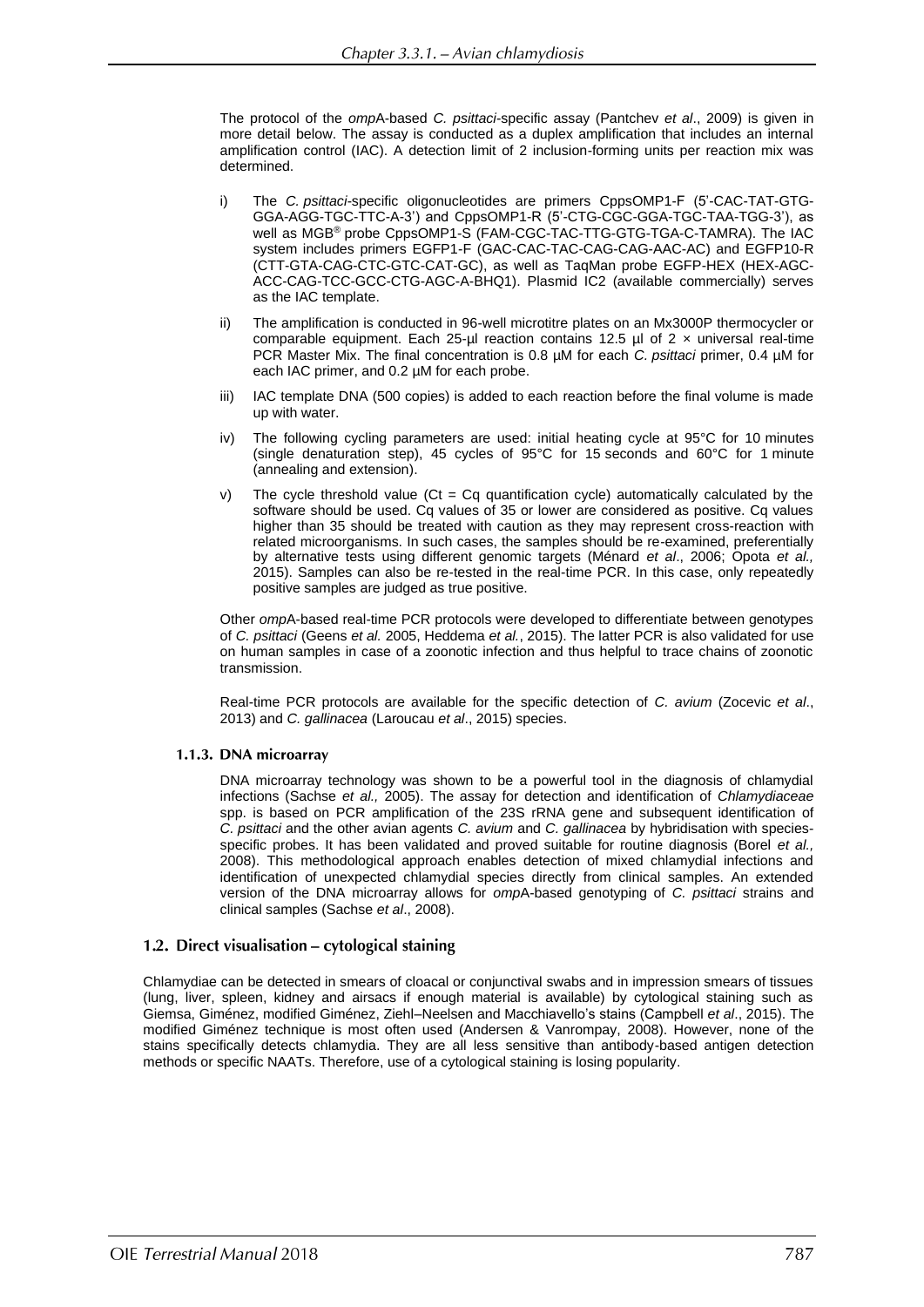### 1.2.1. Modified Giménez staining

- i) Reagents
	- a) Solution 1

Distilled H<sub>2</sub>O (450.0 ml) and phenol (5.0 ml) added to basic fuchsin (2.5 g) and 95% ethanol (50.0 ml). Incubate at 37°C for 48 hours. Filter and store in the dark at room temperature.

b) Solution 2

Na<sub>2</sub>HPO<sub>4</sub> (11.65 g); Na<sub>2</sub>HPO<sub>4</sub>.H<sub>2</sub>O (2.47 g); distilled H<sub>2</sub>O, pH 7.5 (to 1.0 litre).

c) Solution 3

Solution 1 (20.0 ml); and solution 2 (25.0 ml). Let stand for 10 minutes, filter and use.

d) Solution 4

0.5% citric acid.

e) Solution 5

Fast green  $(0.2 g)$ ; distilled H<sub>2</sub>O  $(100.0 m)$ ; and glacial acetic acid  $(0.2 m)$ .

f) Solution 6

Solution 5 (20.0 ml); and distilled  $H<sub>2</sub>O$  (50.0 ml).

- ii) Procedure for smears
	- a) Fix in methanol for 5 minutes.
	- b) Stain in solution 3 for 10 minutes and rinse in tap water.
	- c) Counterstain in solution 6 for 2 minutes.
	- d) Rinse in tap water and air-dry.
- iii) Procedure for paraffin sections
	- a) Deparaffinise and hydrate with distilled  $H_2O$ .
	- b) Stain in solution 3 for 10 minutes and rinse in tap water.
	- c) Dip in solution 4 until no more red runs out of the section. Rinse in tap water.
	- d) Counterstain in Solution 6 for 20 dips.
	- e) Dip in two changes of 95% alcohol, for five dips each. Dehydrate, clear, and mount.

Note: a shorter procedure with "ready to use" carbol fuchsin (1/10 in distilled water), acetic acid (0.1%,) and malachite green counterstain (0.8%) is also available (Vanrompay *et al.,* 1992). Chlamydiae will appear red against a green background.

#### 1.3. Isolation in cell culture

#### 1.3.1. Treatment of samples for isolation

Proper handling of clinical samples is necessary to prevent loss of infectivity of chlamydiae during shipping and storage. A special medium consisting of sucrose/phosphate/glutamate (SPG) was developed for rickettsiae and has proven to be satisfactory for transport of chlamydial field samples. The medium as recommended for chlamydiae consists of SPG buffer: sucrose (74.6 g/litre); KH2PO<sup>4</sup> (0.52 g/litre); K2HPO<sup>4</sup> (1.25 g/litre); L-glutamic acid (0.92 g/litre), and bovine serum albumin – fraction V (1 g/litre), which can be sterilised by filtering. Added to this are streptomycin, vancomycin, (25-100 µg/ml), amphotericin B and gentamicin (50 µg/ml each). The addition of antibiotics reduces the effect of contamination, even when samples are shipped at ambient temperatures. The organism remains viable for several days even in the absence of refrigerative storage. This medium can also be used as a laboratory diluent and for freezing of chlamydiae.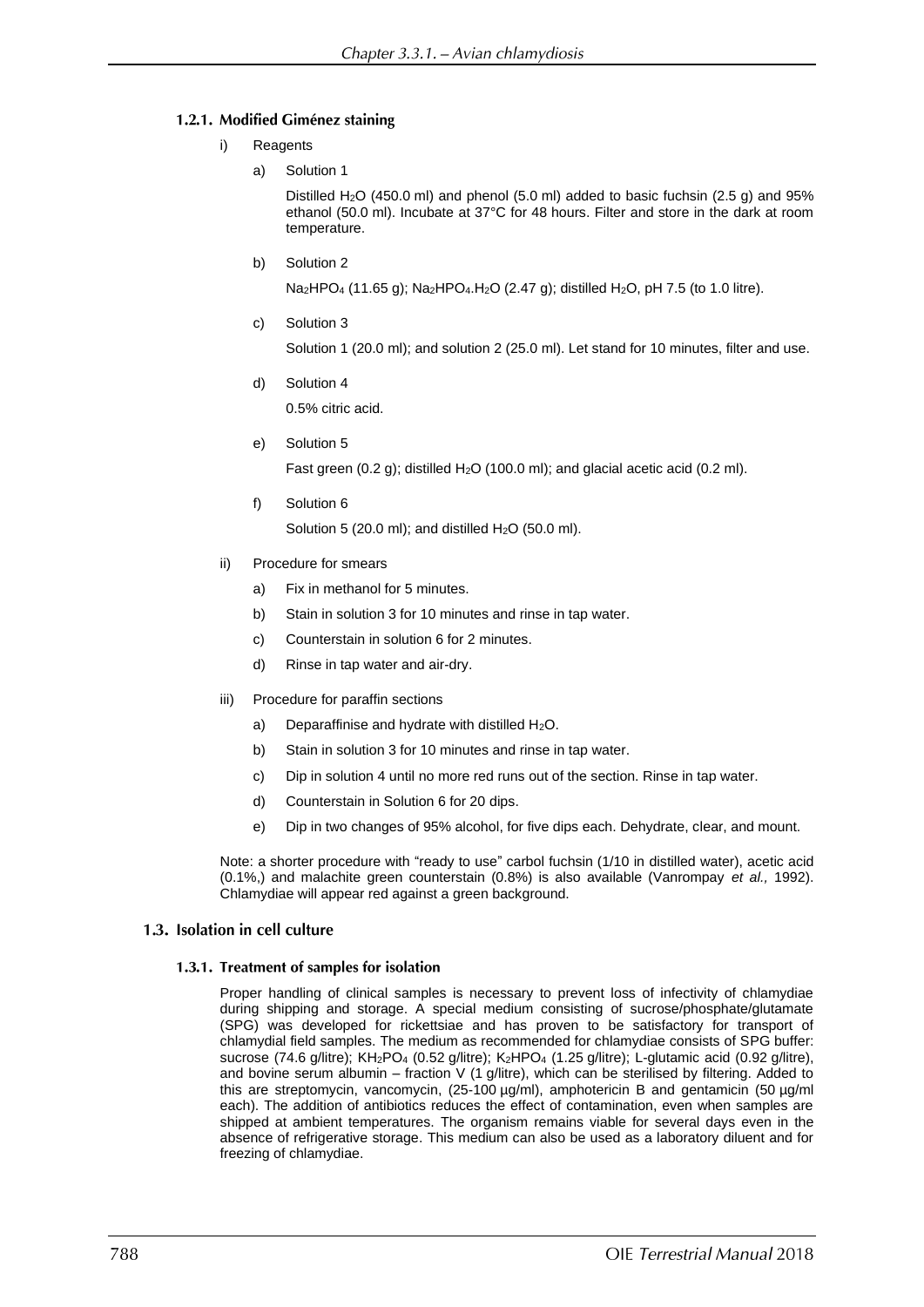Contaminated samples must be pre-treated before being used to inoculate cell cultures. There are three basic methods: treatment with antibiotics, treatment with antibiotics together with lowspeed centrifugation (Andersen & Vanrompay, 2008), and treatment with antibiotics with filtration (Andersen & Vanrompay, 2008). A number of antibiotics that do not inhibit chlamydia can be used. Samples are homogenised in phosphate buffered saline (PBS), pH 7.2, containing a maximum of the following: streptomycin, vancomycin (100 µg/ml each), and gentamicin (50– 200 µg/ml). Amphotericin B or nystatin (50 µg/ml each) can be added to control yeast and fungal growth. Penicillin, tetracycline and chloramphenicol should be avoided as these inhibit the growth of chlamydiae. In some cases, for example porcine faecal samples, treatment with penicillin G (500 IE/ml) can been useful.

When contamination is light, samples should be homogenised in the antibiotic solution prior to inoculation into tissue cultures. Samples are often left to stand in the antibiotic solution for 24 hours at 5°C before inoculation. Heavily contaminated samples, such as faecal samples, should be homogenised in antibiotics and then centrifuged at 500 *g* for 20 minutes. The surface layer and the bottom layer are discarded. The supernatant fluid is collected and recentrifuged. The final supernatant fluid is used for inoculation. Samples should be passed through a filter of 450–800 µm average pore size if contamination persists.

Cell cultures are the most convenient method for the isolation of *C. psittaci*. The most common cell lines are buffalo green monkey (BGM), McCoy, HeLa, African green monkey kidney (Vero), and L cells (Vanrompay *et al.,* 1992). The cells are grown as monolayers using standard tissue culture media containing 5–10% fetal calf serum and antibiotics that are not inhibitory to chlamydia (as described previously).

When selecting cell culture equipment, it is important to remember that:

- i) Chlamydiae can be identified by direct or indirect immunofluorescence or some other appropriate staining technique;
- ii) The inoculum is usually centrifuged on to the monolayer to enhance its infectivity;
- iii) The sample may need to be blind passaged at 4–5 days to increase sensitivity of isolation;
- iv) The sample will need to be examined from two to three times during any one passage; and
- v) Chlamydiae can be infectious to humans.

Small flat-bottomed vials, such as 1-dram (3.7 ml,  $15 \times 45$  mm) shell vials or bottles containing cover-slips that are 12 mm in diameter, will meet these requirements. A number of vials, often four to six, are inoculated with each sample to permit fixing and staining at various intervals, and to permit repassaging of apparently negative samples 6 days after inoculation. When testing multiple samples, 24-well multiwell dishes can also be used as they have a labour-saving advantage. However, it should be noted that cross-contamination between samples can be a problem.

Chlamydiae can be isolated from cells that are replicating normally, but the use of nonreplicating cells is preferable as these may provide increased nutrients for the growth of chlamydiae. Suppressed cells can also be observed for longer periods. Host cell division can be suppressed by cytotoxic chemicals, such as cycloheximide, which can be added to the medium at the rate of 0.5–2.0 µg/ml at the time of inoculation of the monolayer (Andersen & Vanrompay, 2008). A similar cytostatic effect that will enhance the growth of most chlamydial strains is reached by the use of serum-free tissue culture medium.

Attachment of chlamydia to cells is increased by centrifuging the inoculum on to the monolayer at 2000–3500 *g* for 30–90 minutes at 37°C. After a 2-hour incubation period at 37°C and 5% CO2, the inoculum is removed and replaced with serum-free or cycloheximide-containing tissue culture medium, and cultures are incubated at 37–39°C. Cultures must be examined for chlamydiae at regular intervals using an appropriate staining method. This is usually done on day 2 or 3, as well as on day 4 or 5. Cultures that appear to be negative at the fifth day are harvested and repassaged. When repassaging chlamydiae, cells and culture media should be passaged without using freeze–thawing to disrupt cells, as this will destroy the chlamydiae.

Before staining the cultures, the medium is first removed, the cultures are washed with PBS and fixed with acetone or methanol for 2–10 minutes. The fixation time will depend on the tissue culture vessel used. As acetone will soften most plastics, the use of a mixture of 50% acetone and 50% methyl alcohol may be preferable. A number of staining methods can be employed to demonstrate chlamydial inclusions. The preferred method is direct immunofluorescence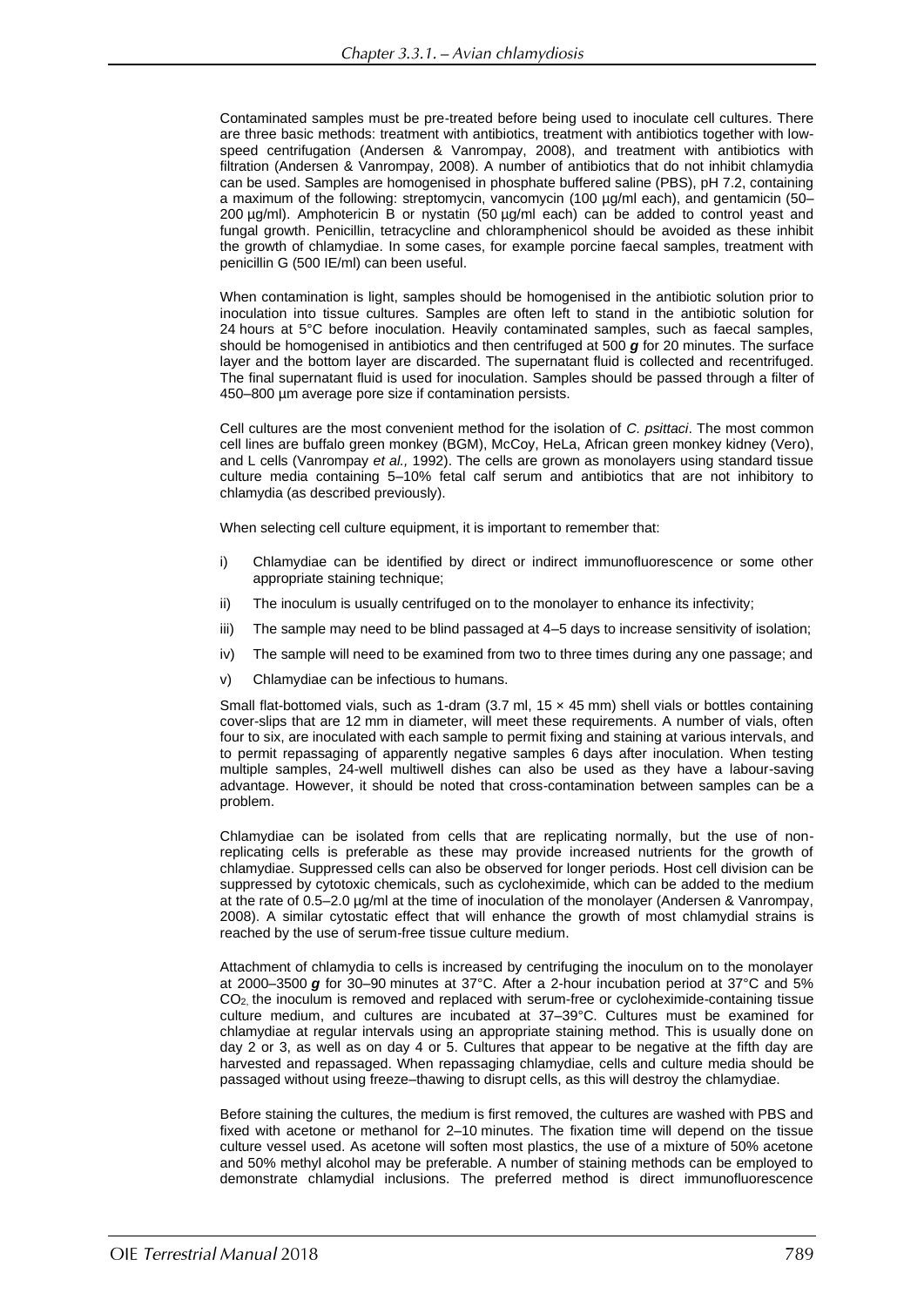(Andersen & Vanrompay, 2008). A chlamydial fluorescein-conjugated antiserum is applied to the infected cells and incubated in a humid chamber for 30 minutes at 37°C. The cover-slips are then washed three times with PBS, mounted immediately, and examined. Chlamydial inclusions fluoresce in green. Commercial conjugate preparations using monoclonal antibodies (MAbs) are available and are highly specific. Conjugates may also be prepared from polyclonal sera, but it is important to obtain specific, high-titred antisera. Polyclonal antisera can be prepared in rabbits, guinea-pigs, sheep or goats. Conjugates are then prepared using standard techniques (Andersen & Vanrompay, 2008). Chlamydial inclusions can also be demonstrated by indirect fluorescent antibody and immunoperoxidase techniques (Andersen & Vanrompay, 2008). Direct staining can be done with Gimenez (see Section B.1.2.1), Giemsa, Ziehl–Neelsen, or Macchiavello's stains. Except for immunofluorescence, all these stains have the advantage that standard light microscopes can be used.

#### 1.4. Isolation in embryonated eggs

Chicken embryos are still used for the primary isolation of chlamydiae. Samples should be handled and pretreated with antibiotics as described in Section B.1.3. The standard inoculation procedure is to inject up to 0.5 ml of inoculum into the yolk sac of a specific pathogen free 6–7-day-old embryo (Andersen & Vanrompay, 2008). The eggs are then incubated in a humid atmosphere at 39°C, rather than at 37°C, as multiplication of chlamydiae is greatly increased at the higher temperature. Replication of the organism usually causes the death of the embryo within 3–10 days. If no deaths occur, two additional blind passages are usually made before designating any sample as negative. Chlamydial infections will give rise to a typical vascular congestion of the yolk sac membranes. These are harvested and homogenised as a 20% (w/v) suspension in SPG buffer, and can be frozen to preserve the strain, or inoculated into eggs or on to cell cultures.

The organism can be identified by preparing an antigen from an infected yolk sac and testing it by direct staining of smears using appropriate stains or by using the antigen in a serological test. Cell culture monolayers can be inoculated with the yolk sac suspension and examined by direct immunofluorescence 48–72 hours later for the presence of chlamydial inclusions. Typical inclusions are intracytoplasmic round or hat-shaped bodies. With some virulent strains, the inclusions rapidly break up and the chlamydial antigen is dispersed throughout the cytoplasm.

#### 1.5. Antigen detection

#### 1.5.1. Immunohistochemical staining

Immunohistochemical staining can be used to detect chlamydiae in cytological and histological preparations and is an indispensable tool to show the association of chlamydial agents and pathological lesions in tissues. The technique is more sensitive and specific than histochemical staining. Antigen detection can be performed using commercially available anti-*Chlamydia* antibodies directed against LPS or MOMP (major outer membrane protein).

The selection of the primary antibody is very important. Both polyclonal and monoclonal antibodies have been used. Because formalin affects chlamydial antigens, it is recommended that polyclonal antibodies be made to purified formalin-inactivated chlamydiae. The chlamydial strain used is not important, as the antibodies will be reactive mainly to the group-specific antigens. MAbs should also be selected for reactions to formalin-fixed chlamydiae. A pool of group-reactive MAbs can be used.

#### 1.5.2. Enzyme-linked immunosorbent assays

The ELISA has been extensively promoted in kit format for use in the diagnosis of human chlamydiosis. These test kits detect the lipopolysaccharide (LPS) antigen (group reactive) and will detect all species of *Chlamydiaceae*. A number of these kits have been tested for use in detecting chlamydiae in birds (Vanrompay *et al.,* 1994), but none of the kits has been licensed for detection of *C. psittaci*. One problem with some of these tests is that the chlamydial LPS shares some epitopes with other Gram-negative bacteria, and these epitopes can cross-react, resulting in a high number of falsepositive results. This problem has been reduced or eliminated in more recently developed kits by careful selection of the MAbs used. These kits, however, still lack sensitivity because a few hundred organisms are still needed to give a positive reaction. Most diagnosticians believe that a diagnosis of AC can be made when a strong positive ELISA reaction is obtained from birds with signs of psittacosis. Because of the number of false-positive results, a positive in an individual bird without signs of disease is not considered to be significant, but indicates the need for further testing using different methods.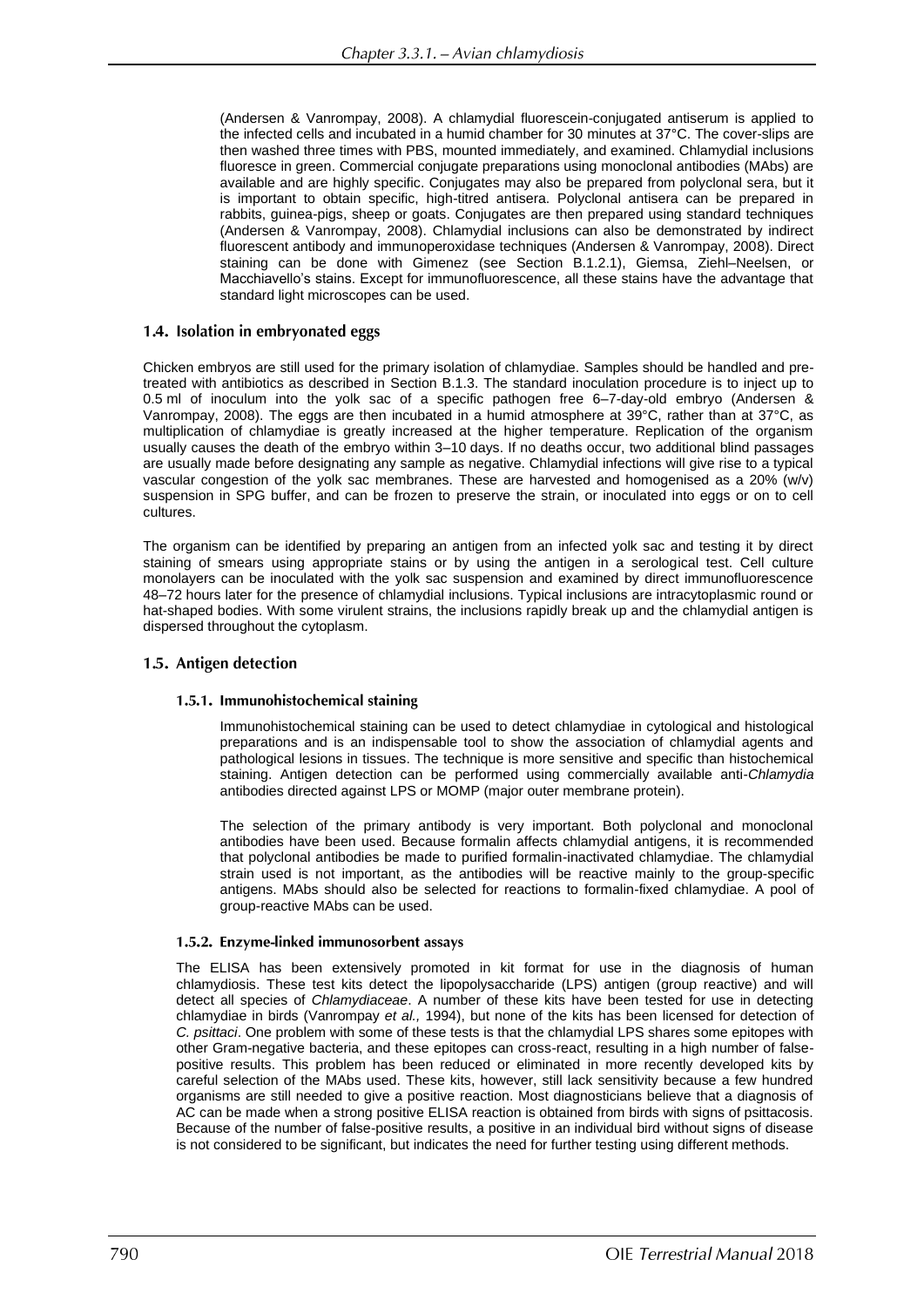#### $2.$ **Serological tests**

Serology alone is not particularly useful in diagnosing a current chlamydial infection in birds because of the high prevalence of this infection in birds and the long-term (up to several months) persistence of antichlamydial antibodies. In most bird species, there is a high background rate of antichlamydial antibodies in birds. Thus, to determine if a single bird is infected, serology should always be used in conjunction with antigen or gene detection, or paired sera should be examined (Vanrompay, 2013). However, obligatory examination of paired sera removes serology from immediate clinical relevance. A positive test is evidence that the bird was infected by the bacterium but does not necessarily indicate an active infection. False negative results can occur in birds with acute infections that are sampled before seroconversion. Treatment with antibiotics also may delay or diminish the antibody response. The main serological methods that are being used for detecting chlamydial antibodies are: (1) various methods of elementary body agglutination (EBA), (2) the CFT and (3) ELISA.

EBA detects primarily IgM antibodies and thus can detect early infections. A negative result does not guarantee that a bird is free of infection because the sensitivity of the test is rather low. The direct CFT detects avian IgG but not IgM, so recent infections can be 'missed'. Its disadvantages are that: (1) the test antigens are not commercially available, (2) the test cannot be used for testing sera from avian species whose immunoglobulins do not fix complement, (3) it is only relatively sensitive, (4) it cannot be used to differentiate between IgG and IgM antibodies, and (5) it is fairly laborious when there is a large number of samples to be tested. The modified CFT is more sensitive but has the same disadvantages as the CFT.

The CFT is more and more being replaced by highly sensitive and specific ELISAs based on the use of recombinant proteins (Verminnen *et al*., 2006) or peptide antigens (Sachse *et al*., 2009). ELISAs can detect avian IgM, IgG and IgA as long as the correct isotype-specific conjugate is used.

#### 2.1. Modified direct complement fixation test for Chlamydia

For AC, a modified direct CFT method is used. This method differs from the direct CFT in that normal, unheated chicken serum from chickens without chlamydial antibody is added to the complement dilution. The normal serum increases the sensitivity of the CFT procedure so that it can be used to test sera from avian species whose antibodies do not normally fix guinea-pig complement.

#### 2.1.1. Test procedure

- i) Serum to test is heat-inactivated at 60°C for 30 minutes prior to use.
- ii) Serum is then diluted 1/5 in veronal (barbiturate) buffer saline (VBS)
- iii) Twofold dilutions of the diluted serum are prepared in 96-well round bottom microtitre plates.
- iv) Guinea-pig complement is diluted in VBS prior to the addition of the antigen and 2 complement haemolytic units are used.
- v) Sera complemented with 5 % of fresh chicken serum, complement and antigen are reacted in the plates and incubated for 1 hour at 37°C (and alternate acceptable procedure is overnight incubation at 4°C).
- vi) A 2–4% suspension of sensitised washed red blood cells is added.
- vii) Plates are incubated for 30 minutes at 37°C, and the centrifuged for 5 minutes at 600 *g*.

When using commercially available CFT antigens and ready-to-use CFT reagents, the manufacturers' instructions should be applied.

Recommended controls to verify test conditions:

- i) Positive control: a control serum that gives a positive reaction;
- ii) Negative control serum: a control serum that gives a negative reaction;
- iii) Anti-complementary control (serum control): diluent + inactivated test serum + complement + haemolytic system;
- iv) Antigen control: diluent + antigen + complement + haemolytic system;
- v) Haemolytic system control: diluent + haemolytic system;
- vi) Complement control: diluent + complement titration + antigen + haemolytic system.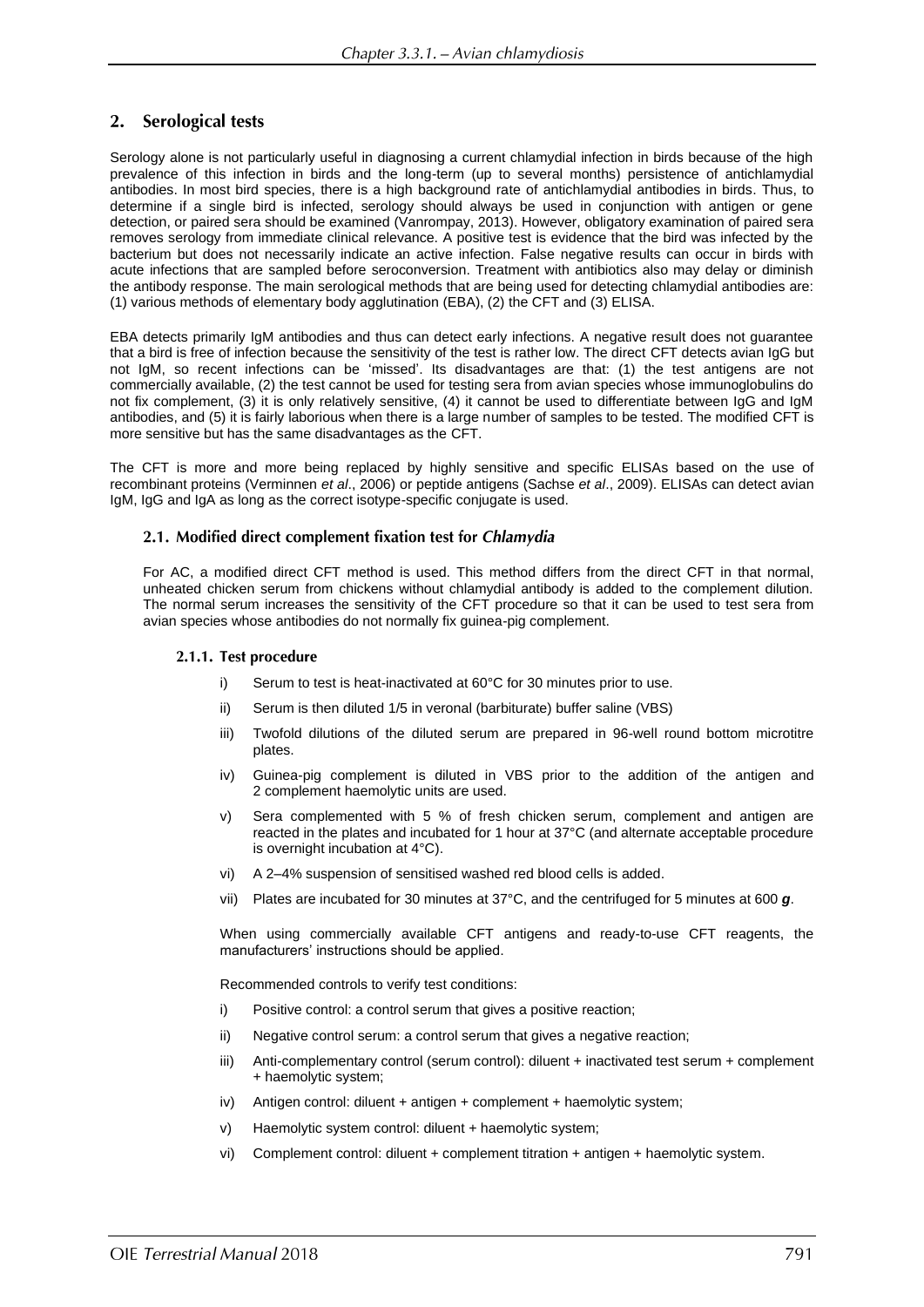vii) The absence of anti-complementary activity must be checked for each serum; anticomplementary sera must be excluded from analyses.

A sample that produces 100%haemolysis at the 1/5 dilution is negative and a sample that produces 25–100% haemolysis is positive.

#### 2.1.2. CFT antigen preparation

The simplest methods start with the growth of chlamydiae in cell culture. The two methods described below produce antigens that can be used in the micro-CFT. The procedures are quite similar: both include the growth of chlamydiae in cell culture, the inactivation of the chlamydiae, partial purification of the antigen, mechanical disruption, and dilution into the appropriate buffer. The method selected will depend on the equipment available.

The first procedure (Grimes, 1985) starts with the chlamydiae and cell culture debris harvested when cytopathic effects are noted. The culture is inactivated by the addition of phenol to a final concentration of 1.0%, incubated for 24 hours at 37°C, and concentrated by centrifugation at 10,000 *g* for 1 hour. The sediment is reconstituted to 10% of the original volume using VBS, pH 7.2, containing 1.0% phenol and 1.0% glycerol.

The sediment is then homogenised in an omnimixer at top speed for three 1-minute periods while cooled in ice water. The homogenate is centrifuged for 15 minutes at 100 **g** to remove debris. Some procedures suggest heating the antigen for 30 minutes in a boiling water bath at this time. The supernatant is saved and diluted to the desired concentration.

In the second procedure for the production of antigen for the CFT (Bracewell & Bevan, 1986), antigen is prepared from L cells infected with a psittacine strain. The cell culture medium is discarded, and the cells are heated for 40 minutes at 56°C. The cells are lysed in distilled water, the chlamydiae are disrupted by ultrasonication, and then made isotonic in VBS. The antigen is tested against a standard sheep convalescent serum and used at 2 units in the micro- CFT.

There are a number of procedures for preparing the antigen from infected yolk sacs, some of which are quite elaborate. However, with the following procedure it is relatively easy to prepare a crude infected yolk sac antigen that works well in the modified direct CFT. An egg-adapted strain of *Chlamydia* is used to inoculate 6–7-day-old embryonated chicken eggs via the yolk sac. The yolk sacs are harvested from embryos that die between 3 and 7 days post-inoculation. The yolk-sac harvest is diluted 1/3 in PBS, Tris buffer, or cell culture medium, and then autoclaved for 20 minutes. The suspension is cooled and then homogenised thoroughly. The use of a high-speed tissue homogeniser for 3–5 minutes is recommended. After homogenisation, phenol is added to make a final concentration of 0.5% phenol (prepare a 5% phenol stock solution and add 1 ml for every 9 ml of antigen). The antigen preparation is prepared, held for 3 days, and then the supernatant is used after centrifugation for 20 minutes at 1000 *g*. The antigen can be stored for long periods of time at 4°C.

#### 2.2. Recombinant major outer membrane protein ELISA

The recombinant major outer membrane protein (MOMP) ELISA (Verminnen *et al*., 2006) can be performed on chicken and turkey sera pretreated with kaolin to remove background activity. MOMPspecific antibody titres are determined using a standard ELISA protocol and micro-well plates coated with recombinant MOMP. Serum, diluted 1/100, is added to the coated wells. Recombinant MOMP is produced in pcDNA4::MOMPHis transfected COS7 cells (Vanrompay *et al*., 1999). Briefly, COS7 cells are cultured in Dulbecco's modified Eagle's medium supplemented with 3.7 g of sodium bicarbonate/litre, 1 mM L-glutamine, and 10% fetal calf serum. Transfection with plasmid DNA is performed by the diethylaminoethyl dextran method. Forty-eight hours post-transfection recombinant MOMP production is monitored by an indirect immunofluorescence staining using serovar and genusspecific MAbs. His-tag labelled recombinant MOMP is purified by affinity chromatography and the protein concentration is determined by the bicinchoninic acid protein assay. For the determination of antibody titres, 1/2000 and 1/4000 dilutions of biotinylated anti-chicken/turkey IgG (H+L) antibody and peroxidase-conjugated streptavidin are used, respectively. The results are positive if the absorbance exceeds the cut-off value of the mean of the negative control sera plus three times the standard deviation.

### 2.3. Other tests

Other tests include the agar gel immunodiffusion test, the latex agglutination (LA) test, the EBA test (Grimes & Arizmendi, 1996) and the micro-immunofluorescence test (MIFT). Immunodiffusion is less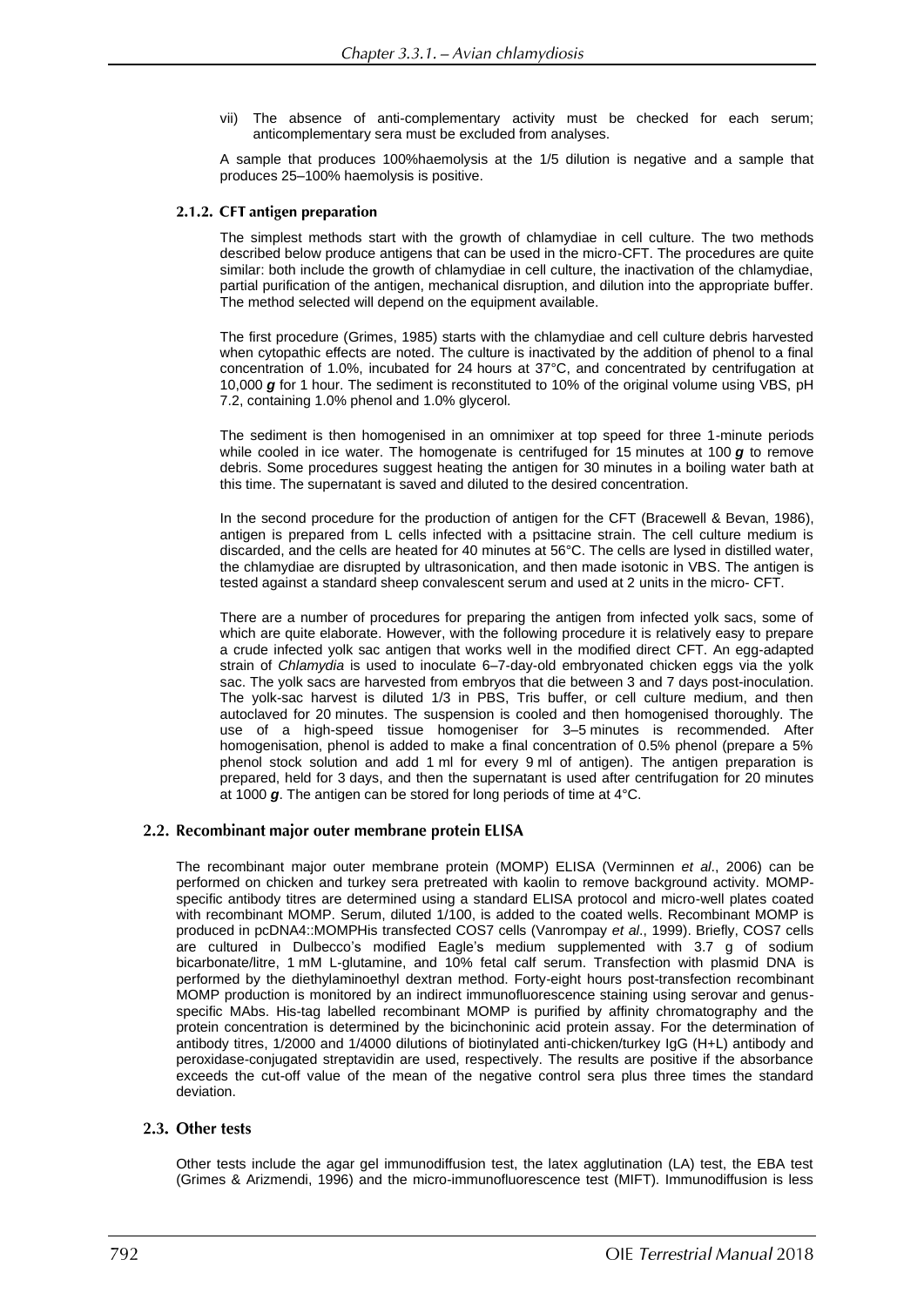sensitive than the CFT. The LA test will detect antibodies to *C. psittaci*, and is easy and rapid to perform (Grimes *et al.,* 1993). Latex beads are coated with purified chlamydial antigen, mixed thoroughly with the test serum on a glass plate, and rotated for 2 minutes to enhance agglutination. The test is read against a dark background. Sera giving positive reactions should be retested with uncoated beads to eliminate possible nonspecific agglutination. The LA and direct CFTs correlate in 72.5% of tests with paired sera. The LA test has a sensitivity of 39.1% and a specificity of 98.8% relative to the direct CFT (Grimes *et al.,* 1993). The test detects both IgM and IgG, but it is best at detecting IgM. It has been suggested for use in detecting recent or active infections. The EBA test detects only IgM, and it is indicative of a current infection. The MIFT is rapid and easy to perform; however, fluorescence-conjugated anti-species sera are not always available.

## **C. REQUIREMENTS FOR VACCINES**

To date, no commercial vaccines against avian chlamydiosis are available, although vaccination with a recombinant DNA plasmid containing the *C. psittaci omp*A gene provided significant (partial) protection in experimentally infected specified pathogen free (SPF) turkeys (Verminnen *et al.*, 2010) and budgerigars (Harkinezhad & Schautteet, 2009). DNA vaccination has the advantage that it can be used in the presence of maternal antibodies (Van Loock *et al.*, 2004) and the antigen is processed in the same way as during a natural infection, resulting in humoral and cell-mediated immune responses.

#### **REFERENCES**

ANDERSEN A.A. & VANROMPAY D. (2008). Chapter 16, Chlamydiosis. *In:* A Laboratory Manual for the Isolation, Identification and Characterization of Avian Pathogens, Fifth Edition, Dufour-Zavala L., ed. The American Association of Avian Pathologists (AAAP), Jacksonville, Florida, USA.

BOREL N., KEMPF E., HOTZEL H., SCHUBERT E., TORGERSON P., SLICKERS P., EHRICHT R., TASARA T., POSPISCHIL A. & SACHSE K. (2008). Direct identification of chlamydiae from clinical samples using a DNA microarray assay – a validation study. *Mol. Cell. Probes,* **22**, 55–64.

BRACEWELL C.D. & BEVAN B.J. (1986). Chlamydiosis in birds in Great Britain. 1. Serological reactions to chlamydia in birds sampled between 1974 and 1983*. J. Hyg.* (*Camb.*), **96**, 447–451.

CAMPBELL T.W. (2015). Normal avian cytology. *In:* Exotic Animal Hematology and Cytology, Fourth Edition, Campbell T.W., ed. Wiley-Blackwell, Ames, Iowa, USA and Oxford, UK, 219–227.

DEGRAVES F.J., GAO D. & KALTENBOECK B. (2003). High-sensitivity quantitative PCR platform. *Biotechniques*, **34**, 106–115.

DICKX V., GEENS T., DESCHUYFFELEER T., TYBERGHIEN L., HARKINEZHAD T., BEECKMAN D.S., BRAECKMAN L. & VANROMPAY D. (2010). *Chlamydophila psittaci* zoonotic risk assessment in a chicken and turkey slaughterhouse. *J. Clin. Microbiol*., **48**, 3244–3250.

EHRICHT R., SLICKERS P., GOELLNER S., HOTZEL H. & SACHSE K. (2006). [Optimized DNA microarray assay allows](https://www.ncbi.nlm.nih.gov/pubmed/16330186)  [detection and genotyping of single PCR-amplifiable target copies.](https://www.ncbi.nlm.nih.gov/pubmed/16330186) *Mol. Cell Probes*, **20**, 60–63.

EVERETT K.D.E., HORNUNG L.J. & ANDERSEN A.A. (1999). Rapid detection of the *Chlamydiaceae* and other families in the order *Chlamydiales*: three PCR tests*. J. Clin. Microbiol*., **37**, 575*–*580.

GEENS T., DEWITTE A., BOON N. & VANROMPAY D. (2005). Development of a *Chlamydophila psittaci* species-specific and genotype-specific real-time PCR. *Vet. Res*., **36**, 1–11.

GRIMES J.E. (1985). Direct complement fixation and isolation attempts for detecting *Chlamydia psittaci* infection of psittacine birds. *Avian Dis.,* **29**, 837*–*877.

GRIMES J.E. & ARIZMENDI F. (1996). Usefulness and limitations of three serologic methods for diagnosing or excluding chlamydiosis in birds. *J. Am. Vet. Med. Assoc*., **209**, 747*–*750.

GRIMES J.E., PHALEN D.N. & ARIZMENDI F. (1993). *Chlamydia* latex agglutination antigen and protocol improvement and psittacine bird anti-chlamydial immunoglobulin reactivity. *Avian Dis.,* **37**, 817*–*824.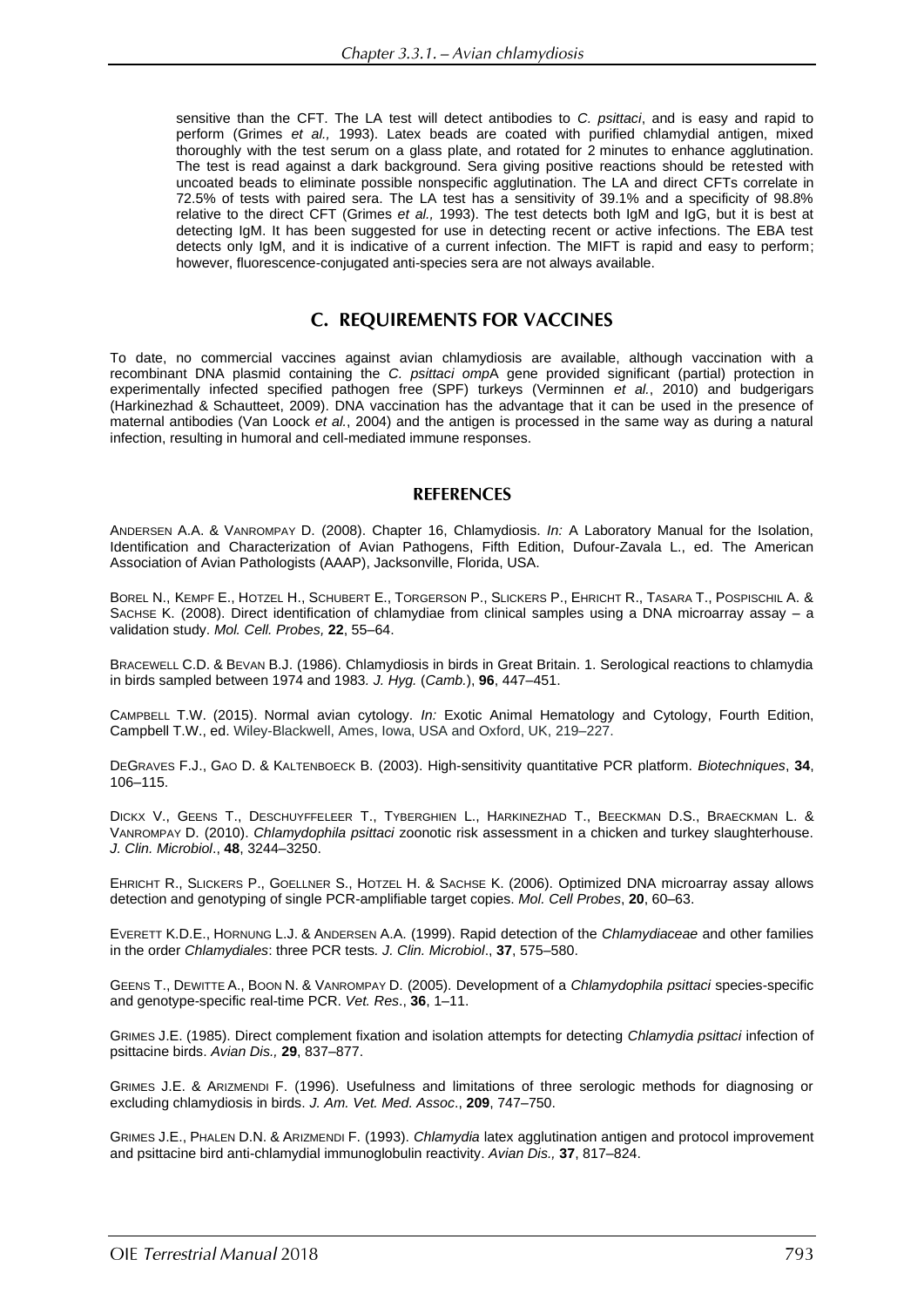GUO W., LI J., KALTENBOECK B., GONG J., FAN W. & WANG C. (2016). *Chlamydia gallinacea,* not *C. psittaci,* is the endemic chlamydial species in chicken (*Gallus gallus*). *Sci. Rep.,* **6**, 19638.

HARKINEZHAD T. & SCHAUTTEET K. (2009). Protection of budgerigars (*Melopsittacus Undulatus*) against *Chlamydophila psittaci* challenge by DNA vaccination. *Vet*. *Res*., **40**, 61.

HEDDEMA E., VAN HANNEN E.J., BONGAERTS M., DIJKSTRA F., TEN HOVE R.J., DE WEVER B. & VANROMPAY D. (2015). Typing *of Chlamydia psittaci* to monitor the epidemiology and to aid in the control of Psittacosis, The Netherlands, 2008–2013. *Eurosurveillance*, **20**, pii: 21026.

HEDDEMA E.R., VAN HANNEN E.J., DUIM B., VANDENBROUCKE-GRAULS C.M. & PANNEKOEK Y. (2006). Genotyping of *Chlamydophila psittaci* in human samples. *Emerg. Infect. Dis*., **12**, 1989–1990.

KALETA E.F. & TADAY E.M. (2003). Avian host range of *Chlamydophila* spp. based on isolation, antigen detection and serology. *Avian Pathol*., **32**, 435–462.

LAGAE S., KALMAR I., LAROUCAU K., VORIMORE F. & VANROMPAY D. (2014). Emerging *Chlamydia psittaci* infections in chickens and examination of transmission to humans. *J. Med.,* **63**, 399–407.

LAROUCAU K., AAZIZ R., MEURICE L., SERVAS V., CHOSSAT I., ROYER H., DE BARBEYRAC B., VAILLANT V., MOYEN J.L., MEZIANI F., SACHSE K. & ROLLAND P. (2015). [Outbreak of psittacosis in a group of women exposed to](https://www.ncbi.nlm.nih.gov/pubmed/26111240) *Chlamydia psittaci*[-infected chickens.](https://www.ncbi.nlm.nih.gov/pubmed/26111240) *Eurosurveillance,* **20**, pii: 21155.

LAROUCAU K., VORIMORE F., AAZIZ R., BERNDT A., SCHUBERT E. & SACHSE K. (2009). Isolation of a new chlamydial agent from infected domestic poultry coincided with cases of atypical pneumonia among slaughterhouse workers in France. *Infect. Genet. Evol*., **9**, 1240–1247.

M[ÉNARD](https://www.ncbi.nlm.nih.gov/pubmed/?term=M%C3%A9nard%20A%5BAuthor%5D&cauthor=true&cauthor_uid=16533998) A., C[LERC](https://www.ncbi.nlm.nih.gov/pubmed/?term=Clerc%20M%5BAuthor%5D&cauthor=true&cauthor_uid=16533998) M., S[UBTIL](https://www.ncbi.nlm.nih.gov/pubmed/?term=Subtil%20A%5BAuthor%5D&cauthor=true&cauthor_uid=16533998) A., M[ÉGRAUD](https://www.ncbi.nlm.nih.gov/pubmed/?term=M%C3%A9graud%20F%5BAuthor%5D&cauthor=true&cauthor_uid=16533998) F., B[ÉBÉAR](https://www.ncbi.nlm.nih.gov/pubmed/?term=B%C3%A9b%C3%A9ar%20C%5BAuthor%5D&cauthor=true&cauthor_uid=16533998) C. & DE B[ARBEYRAC](https://www.ncbi.nlm.nih.gov/pubmed/?term=de%20Barbeyrac%20B%5BAuthor%5D&cauthor=true&cauthor_uid=16533998) B. (2006). Development of a real-time PCR for the detection of *Chlamydia psittaci*. *J. Med. [Microbiol.,](https://www.ncbi.nlm.nih.gov/pubmed/?term=menard+2006+chlam*)* **55**, 471–473.

OPOTA O., JATON K., BRANLEY J., VANROMPAY D., ERARD V., BOREL N., LONGBOTTOM D. & GREUB G. (2015). Improving the molecular diagnosis of *Chlamydia psittaci* and *Chlamydia abortus* infection with a species-specific duplex realtime PCR. *J. Med. Microbiol.,* **64**, 1174–1185.

PANNEKOEK Y., DICKX V., BEECKMAN D.S.A., KEIJZERS W.C., VRETOU E., VANROMPAY D. & VAN DER ENDE A. (2010). Multi Locus Sequence Typing of *Chlamydia* reveals host species jumps by *Chlamydia psittaci* and *Chlamydia abortus*. *PLoS One*, **5**, e14179.

PANTCHEV A., STING R., BAUERFEIND R., TYCZKA J. & SACHSE K. (2009). New real-time PCR tests for speciesspecific detection of *Chlamydophila psittaci* and *Chlamydophila abortus* from tissue samples. *Vet. J*., **181**, 145– 150.

SACHSE K., BAVOIL P.M., KALTENBOECK B., STEPHENS R.S., KUO C.C., ROSSELLÓ-MÓRA R. & HORN M. (2015). Emendation of the family *Chlamydiaceae:* proposal of a single genus, *Chlamydia*, to include all currently recognized species. *Syst. Appl. Microbiol*., **38**, 99–103.

SACHSE K., HOTZEL H., SLICKERS P., ELLINGER T. & EHRICHT R. (2005). DNA microarray-based detection and identification of *Chlamydia* and *Chlamydophila*. *Mol. Cell Probes*, **19**, 41–50.

SACHSE K., LAROUCAU K., HOTZEL H., SCHUBERT E., EHRICHT R. & SLICKERS P. (2008). Genotyping of *Chlamydophila psittaci* using a new DNA microarray assay based on sequence analysis of *omp*A genes. *BMC Microbiol.,* **8**, 63.

SACHSE K., LAROUCAU K., RIEGE K., WEHNER S., DILCHER M., CREASY H.H., WEIDMANN M., MYERS G., VORIMORE F., VICARI N., MAGNINO S., LIEBLER-TENORIO E., RUETTGER A., BAVOIL P.M., HUFERT F.T., ROSSELLÓ-MÓRA R. & MARZ M. (2014). Evidence for the existence of two new members of the family *Chlamydiaceae* and proposal of *Chlamydia avium* sp and *Chlamydia gallinacea* sp. nov. *Syst. Appl. Microbiol.,* **37**, 79–88.

SACHSE K., VRETOU E., LIVINGSTONE M., BOREL N., POSPISCHIL A. & LONGBOTTOM D. (2009). Recent developments in the laboratory diagnosis of chlamydial infections (review). *Vet. Microbiol.,* **135**, 2–21.

VAN LOOCK M., LAMBIN S., VOLCKAERT G., GODDEERIS B.M. & VANROMPAY D. (2004). Influence of maternal antibodies on *Chlamydophila psittaci-*specific immune responses in turkeys elicited by naked DNA. *Vaccine.* **22**, 1616–1623.